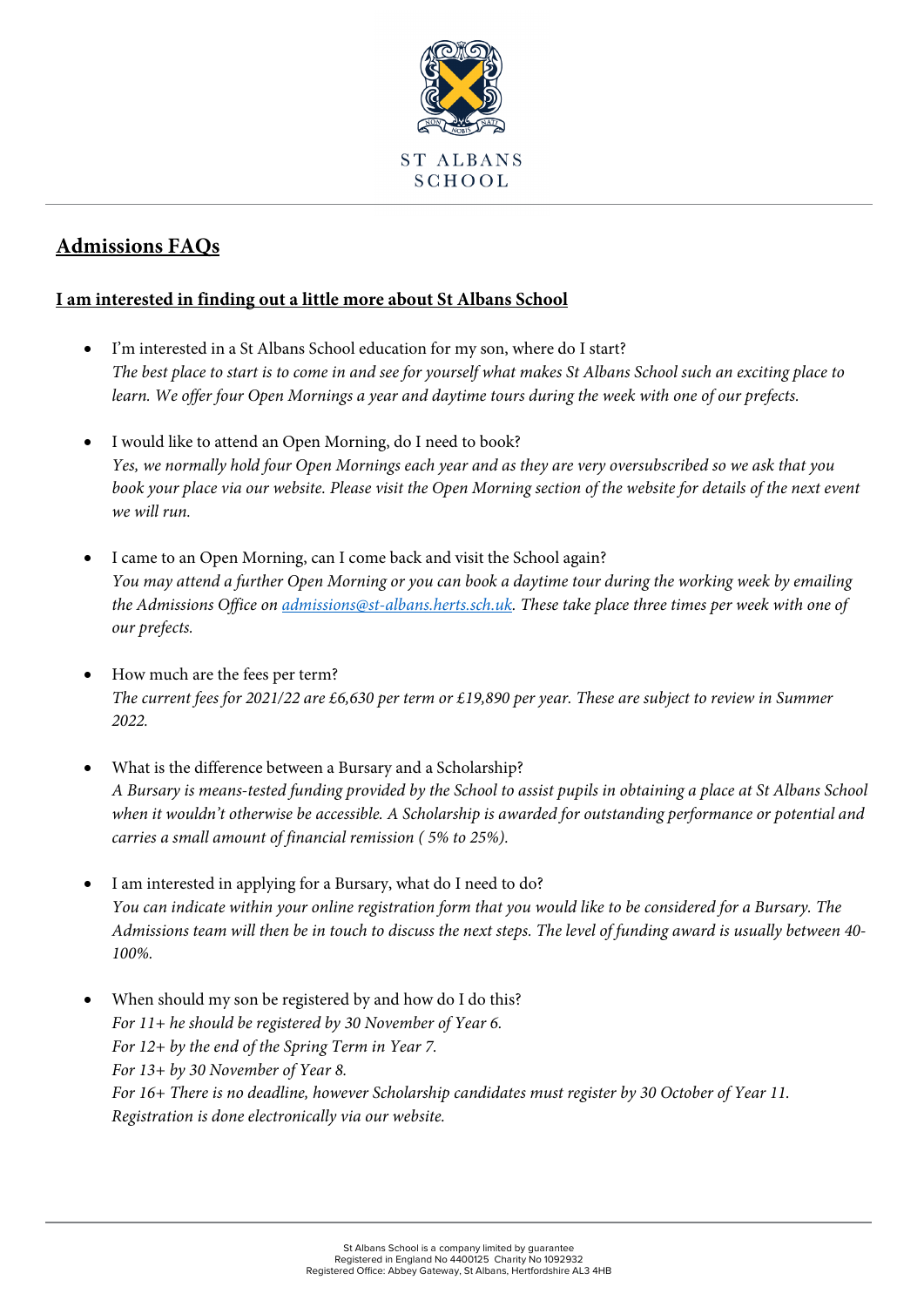

## **My son is registered, what's next?**

- I've completed the registration form, when will I hear from the School again? *Exam day information for 11+ and 13+ is sent to parents in November via email.*
- When is the 11+ entrance examination? *The main exam day is usually on the first or second Saturday in January. We offer an alternative exam day for boys who cannot attend the main day or for boys with any learning support requirements which takes place the following Monday in January.*
- What papers will the boys sit at 11+ and can I have copies of past papers? *Boys will sit papers in English (80 minutes), Maths (60 minutes) and Verbal Reasoning (60 minutes). Practice papers in English and Maths can be downloaded from our website but not a Verbal Reasoning paper as this is bespoke to the School.*
- What should I do to prepare my son for the assessments? *Exam practice to improve time management is always useful for boys, particularly for Verbal Reasoning, however, we don't encourage intensive tutoring as this can disguise a boy's true academic ability.*
- Will my son have an interview? *All boys will have a short interview within the main examination day and no preparation is required.*
- How many boys will sit the exam and what are my son's chances of being offered a place? *We usually have around 300 boys entered for the 11+ assessments, with 72 places available; although a few additional places may be awarded at the Headmaster's discretion if the cohort is academically strong. Approximately 50% of applicants will be invited to the second-round call back sessions.*
- How do I apply for a Scholarship at 11+? *All boys are automatically eligible to be considered for an Academic Scholarship as they are awarded to the topperforming boys. Music Scholarships are available to apply for and application forms will be sent out to all those who have expressed an interest is this Scholarship, at the end of November. The fee remission is between 5% and 15%.*
- What are St Albans main feeder schools? *We receive applications from boys across Hertfordshire and North London, with no main feeder school. Applications are made up of around 50% from local primary schools and 50% from independent schools.*
- What is the pass mark? *We don't release any of our pass marks or pupils' results however individual feedback may be sought following the assessments from the Registrar.*